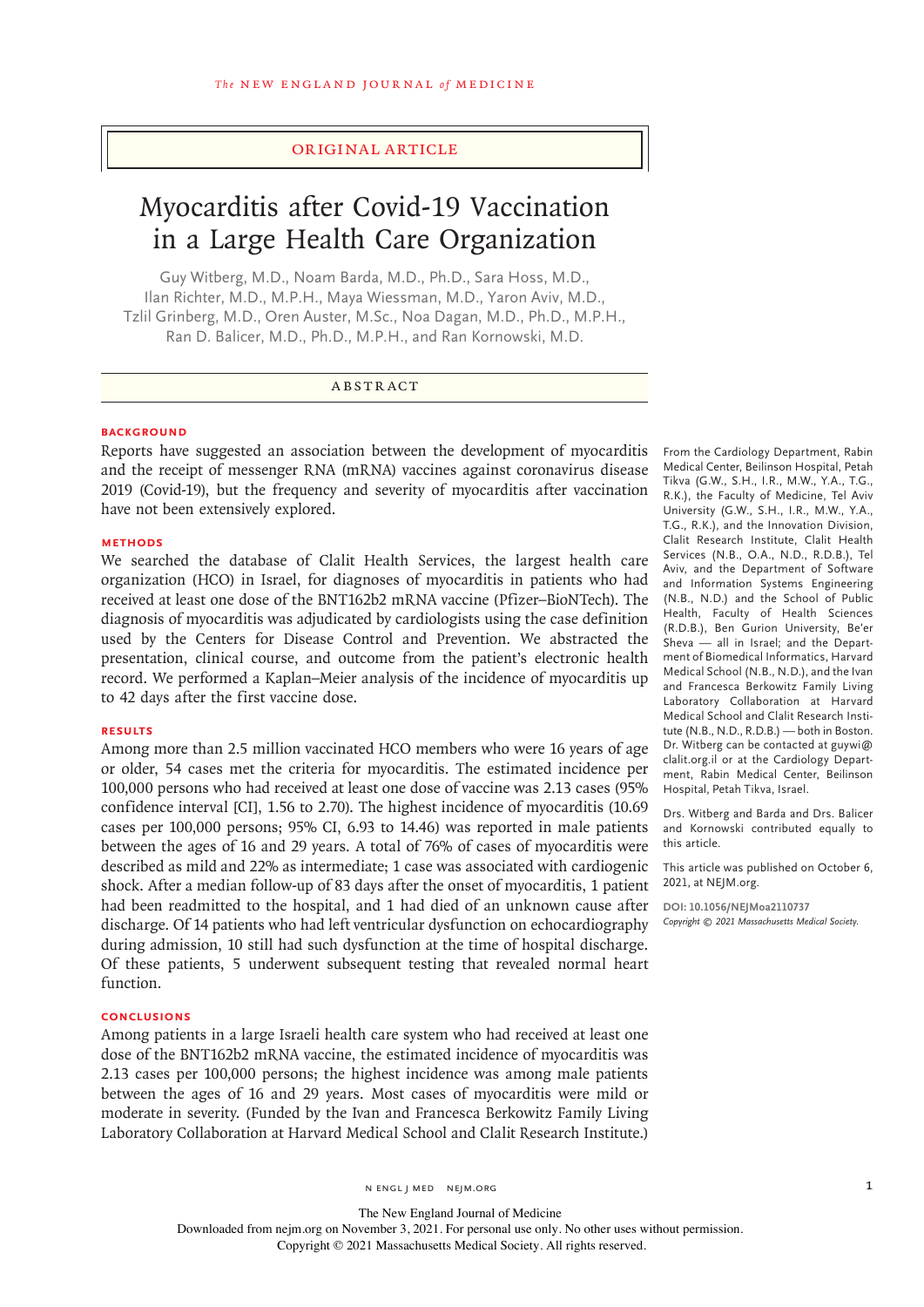IN ISRAEL, A NATIONWIDE CAMPAIGN TO<br>administer the BNT162b2 messenger RNA<br>(mRNA) vaccine (Pfizer-BioNTech) against<br>severe acute respiratory syndrome coronavirus 2 n Israel, a nationwide campaign to administer the BNT162b2 messenger RNA (mRNA) vaccine (Pfizer–BioNTech) against (SARS-CoV-2) started on December 20, 2020. By May 5, 2021, a total of 58.2% of the Israeli population had received at least one dose of vaccine and 54.6% were fully vaccinated. $1$  On May 27, 2021, the Centers for Disease Control and Prevention (CDC) issued a statement regarding a possible link between vaccination to prevent coronavirus disease 2019 (Covid-19) and myocarditis for both the BNT162b2 vaccine and the mRNA-1273 vaccine (Moderna).<sup>2</sup> On June 2, 2021, the Israeli Ministry of Health reported that 148 cases of myocarditis had been identified in Israel between December 2020 and May 2021, around the time of the initiation of the vaccination program. The report noted a possible link between the second vaccine dose and myocarditis among male patients between the ages of 16 and 30 years.3 More recently, researchers in Israel reported that vaccination increased the 42-day risk of myocarditis by a factor of 3.24 (95% confidence interval [CI], 1.55 to 12.44) as compared with the risk among unvaccinated persons, events that were mostly concentrated among young male patients.4

We evaluated the incidence of myocarditis after the receipt of the BNT162b2 mRNA vaccine in a single health care organization (HCO) in Israel and described the clinical course and disease severity from a review of patients' charts.

### METHODS

#### **Patients and Oversight**

The study was based on the database of Clalit Health Services, the largest HCO in Israel. This health care system provides care for 4.7 million patients (52% of the total population), with membership that is approximately representative of the Israeli population with respect to both socioeconomic status and prevalence of coexisting diseases.5 Outpatient care for patients is provided by the organization, whereas inpatient care is provided by both in-network and out-ofnetwork hospitals. The database that we used in this study has been described previously.6 All data regarding SARS-CoV-2 vaccination, testing, and diagnosis are collected centrally by the Israeli

Ministry of Health and are shared daily with health care providers.

The study was approved by the institutional review board at Clalit Health Services. Since the study was based on retrospective data, it was exempt from the provision of patients' written informed consent. The authors designed the study and collected the data. A subgroup of authors wrote the initial draft of the manuscript. Pfizer–BioNTech had no involvement in the study.

#### **Study Design and Data Collection**

In this retrospective cohort study, we evaluated patients who were enrolled in Clalit Health Services and who had been vaccinated during the period from December 20, 2020, through May 24, 2021. We identified suspected cases of myocarditis that had occurred within 42 days after the first dose of the vaccine by searching for codes used in the *International Classification of Diseases, Ninth Revision* (ICD-9; codes 422, 429.0, 398.0, and 391.2 and their respective subcodes) in electronic health records. A follow-up period of 42 days after the first dose was chosen to allow for approximately 21 days of follow-up after each of the two vaccine doses.

Each suspected case was adjudicated through review of the patient's electronic health record. A patient was considered to have had myocarditis if the CDC case definition for suspected, probable, or confirmed myocarditis had been met. The case definition had originally been written in 2003 for use in determining the incidence of medical disorders after the administration of the smallpox vaccine<sup>7</sup> (Table S1 in the Supplementary Appendix, available with the full text of this article at NEJM.org). We then abstracted data from the index hospitalization and from subsequent health records. A description of the identification, adjudication, and abstraction process is provided in the Methods section in the Supplementary Appendix.

Myocarditis was classified as fulminant or nonfulminant, according to the definition used by the American Heart Association.<sup>8</sup> Cases of nonfulminant myocarditis were further classified as mild or intermediate, according to published definitions.9 The definitions that were used for the level of severity of myocarditis and left ventricular dysfunction are provided in Table S2.

2 N ENGL J MED NEJM.ORG

The New England Journal of Medicine

Downloaded from nejm.org on November 3, 2021. For personal use only. No other uses without permission.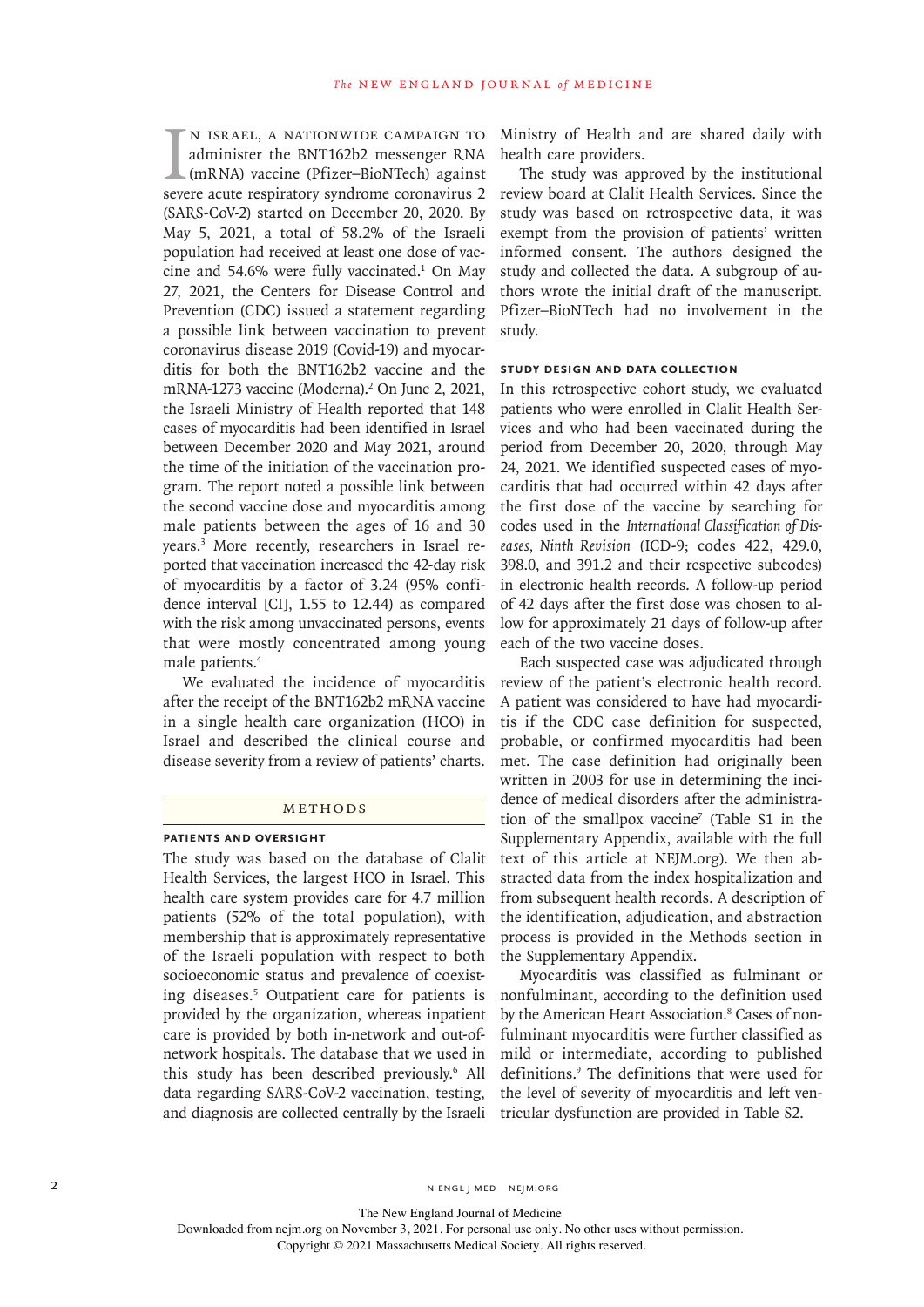#### **Statistical Analysis**

To estimate the incidence of myocarditis, patients were followed for 42 days after vaccination. In case of death from unrelated causes, termination of membership in the HCO, or the end of the study period (May 24, 2021), the patients' data were censored. A competing-risks analysis was not performed because death occurred in less than 0.01% of the patients.

We performed Kaplan–Meier analysis to estimate the cumulative incidence of myocarditis and of myocarditis at each severity level at 42 days after the first vaccine dose, stratified according to age and sex. Categorical variables were summarized with the use of counts (percentages), and continuous variables were summarized with the use of means (±SD) if the distribution appeared to be symmetrical or with the use of medians and interquartile ranges if the distribution was not symmetrical. We handled missing data according to the phase of the analysis: for adjudication, a patient for whom data were not available to meet the study criteria was not considered to have had a confirmed case of myocarditis; after adjudication, information for each specific variable is presented only for patients for whom data regarding that variable were available.

## **RESULTS**

#### **Patients**

Between December 20, 2020, and May 24, 2021, a total of 2,558,421 Clalit Health Services members received at least one dose of the BNT162b2 mRNA Covid-19 vaccine; of these patients, 2,401,605 (94%) received two doses. Initially, 159 potential cases of myocarditis were identified according to ICD-9 codes during the 42 days after receipt of the first vaccine dose. After adjudication, 54 of these cases were deemed to have met the study criteria for a diagnosis of myocarditis. Of these cases, 41 were classified as mild in severity, 12 as intermediate, and 1 as fulminant.

Of the 105 cases that did not meet the study criteria for a diagnosis of myocarditis, 78 were recodings of previous diagnoses of myocarditis without a new event, 16 did not have sufficient available data to meet the diagnostic criteria, and 7 preceded the first vaccine dose; in 4 cases, a diagnosis of a condition other than myocarditis was determined to be more likely (Fig. S1).

| at Baseline.*                         |                                        |                                                   |
|---------------------------------------|----------------------------------------|---------------------------------------------------|
| Characteristic                        | Study<br>Population<br>$(N=2,558,421)$ | <b>Patients with</b><br>Myocarditis<br>$(N = 54)$ |
| Median age (IQR) - yr                 | 44 (30-63)                             | $27(21-35)$                                       |
| $Sex - no. (%)$                       |                                        |                                                   |
| Female                                | 1,309,988 (51)                         | 3(6)                                              |
| Male                                  | 1,248,433 (49)                         | 51 (94)                                           |
| Coexisting illness - no. (%) +        |                                        |                                                   |
| Any                                   |                                        | 9(17)                                             |
| Diabetes mellitus                     |                                        | 1(2)                                              |
| Hypertension                          |                                        | 7(13)                                             |
| Dyslipidemia                          |                                        | 5(9)                                              |
| Coronary artery disease               |                                        | 1(2)                                              |
| Previous pericarditis                 |                                        | 1(2)                                              |
| Known left ventricular<br>dysfunction |                                        | 1(2)                                              |
| Medication use - no. (%) +            |                                        |                                                   |
| Any                                   |                                        | 7(13)                                             |
| Aspirin                               |                                        | 2(4)                                              |
| $P2Y_{12}$ inhibitor                  |                                        | 1(2)                                              |
| Beta-blocker                          |                                        | 1(2)                                              |
| ACE inhibitor or ARB                  |                                        | 4(7)                                              |
| <b>Statin</b>                         |                                        | 4(7)                                              |
| Proton-pump inhibitor                 |                                        | 1(2)                                              |
| Insulin                               |                                        | 1(2)                                              |
| Oral hypoglycemic agent               |                                        | 1(2)                                              |

**Table 1. Characteristics of the Study Population and Myocarditis Cases**

\* ACE denotes angiotensin-converting enzyme, ARB angiotensin-receptor blocker, and IQR interquartile range.

† Data regarding coexisting medical conditions and medication use were abstracted from structured fields in notes regarding the patient's index hospitalization and follow-up. Accordingly, such data were not available for the entire study population. None of the patients had a history of myocarditis.

Community health records were available for all the patients who had been identified as potentially having had myocarditis. Discharge summaries from the index hospitalization were available for 55 of 81 potential cases (68%) that were not recoding events and for 38 of 54 cases (70%) that met the study criteria.

The characteristics of the patients with myocarditis are provided in Table 1. The median age of the patients was 27 years (interquartile range [IQR], 21 to 35), and 94% were boys and men. Two patients had contracted Covid-19 before they received the vaccine (125 days and 186 days

n engl j med nejm.org 3

The New England Journal of Medicine

Downloaded from nejm.org on November 3, 2021. For personal use only. No other uses without permission.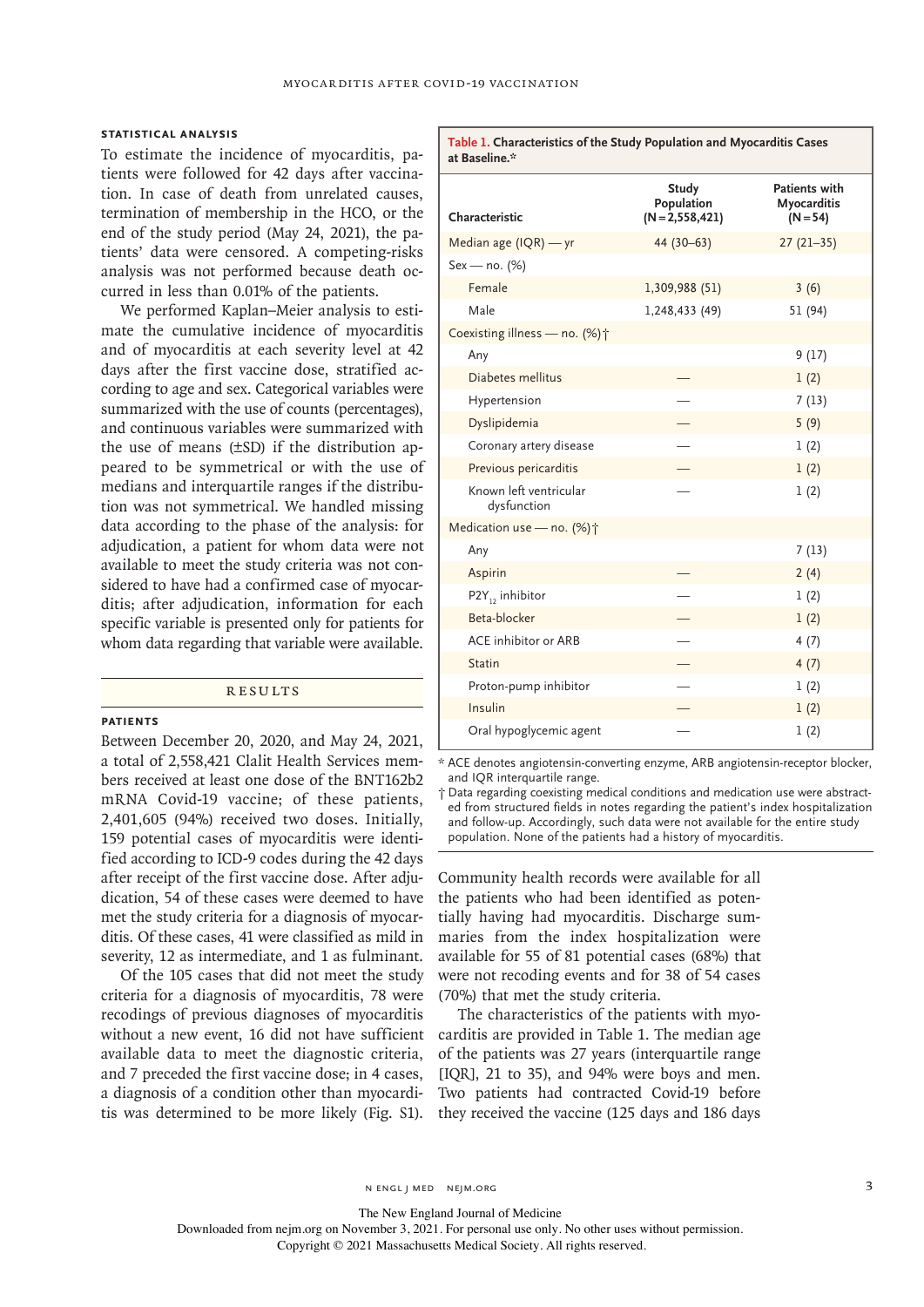

earlier, respectively). Most patients (83%) had no coexisting medical conditions; 13% were receiving treatment for chronic diseases. One patient had mild left ventricular dysfunction before vaccination.

Among the patients with myocarditis, 37 (69%) received the diagnosis after the second vaccine dose, with a median interval of 21 days (IQR, 21 to 22) between doses. A cumulative incidence curve of myocarditis after vaccination is shown in Figure 1. The distribution of the days since vaccination until the occurrence of myocarditis is shown in Figure S2. Both figures show events occurring throughout the postvaccination period and indicate an increase in incidence after the second dose.

#### **Incidence of Myocarditis**

The overall estimated incidence of myocarditis within 42 days after the receipt of the first dose per 100,000 vaccinated persons was 2.13 cases (95% confidence interval [CI], 1.56 to 2.70), which included an incidence of 4.12 (95% CI, 2.99 to 5.26) among male patients and 0.23 (95% CI, 0 to 0.49) among female patients (Table 2). Among all the patients between the ages of 16 and 29 years, the incidence per 100,000 persons was 5.49 (95% CI, 3.59 to 7.39); among those who were 30 years of age or older, the incidence was 1.13 (95% CI, 0.66 to 1.60). The highest incidence (10.69 cases per 100,000 persons; 95% CI, 6.93 to 14.46) was observed among male patients between the ages of 16 and 29 years. In the overall population, the incidence per 100,000 persons according to disease severity was 1.62 (95% CI, 1.12 to 2.11) for mild myocarditis, 0.47 (95% CI, 0.21 to 0.74) for intermediate myocarditis, and 0.04 (95% CI, 0 to 0.12) for fulminant myocarditis. Within each diseaseseverity stratum, the incidence was higher in male patients than in female patients and higher in those between the ages of 16 and 29 than in those who were 30 years of age or older.

## **Clinical and Laboratory Findings**

The clinical and laboratory features of myocarditis are shown in Table 3 and Table S3. The presenting symptom was chest pain in 82% of cases. Vital signs on admission were generally normal; 1 patient presented with hemodynamic instability, and none required inotropic or vasopressor support or mechanical circulatory support on presentation. Electrocardiography (ECG) at presentation showed ST-segment elevation in 20 of 38 patients (53%) for whom ECG data were available on admission; the results on ECG were normal in 8 of 38 patients (21%), whereas minor abnormalities (including T-wave changes, atrial

4 n engl j med nejm.org nejm.org nejm.org nejm.org nejm.org nejm.org nejm.org nejm.org neigm.org neigm.org neigm.org neigm.org neigm.org neigm.org neigm.org neigm.org neigm.org neigm.org neigm.org neigm.org neigm.org neigm

The New England Journal of Medicine

Downloaded from nejm.org on November 3, 2021. For personal use only. No other uses without permission.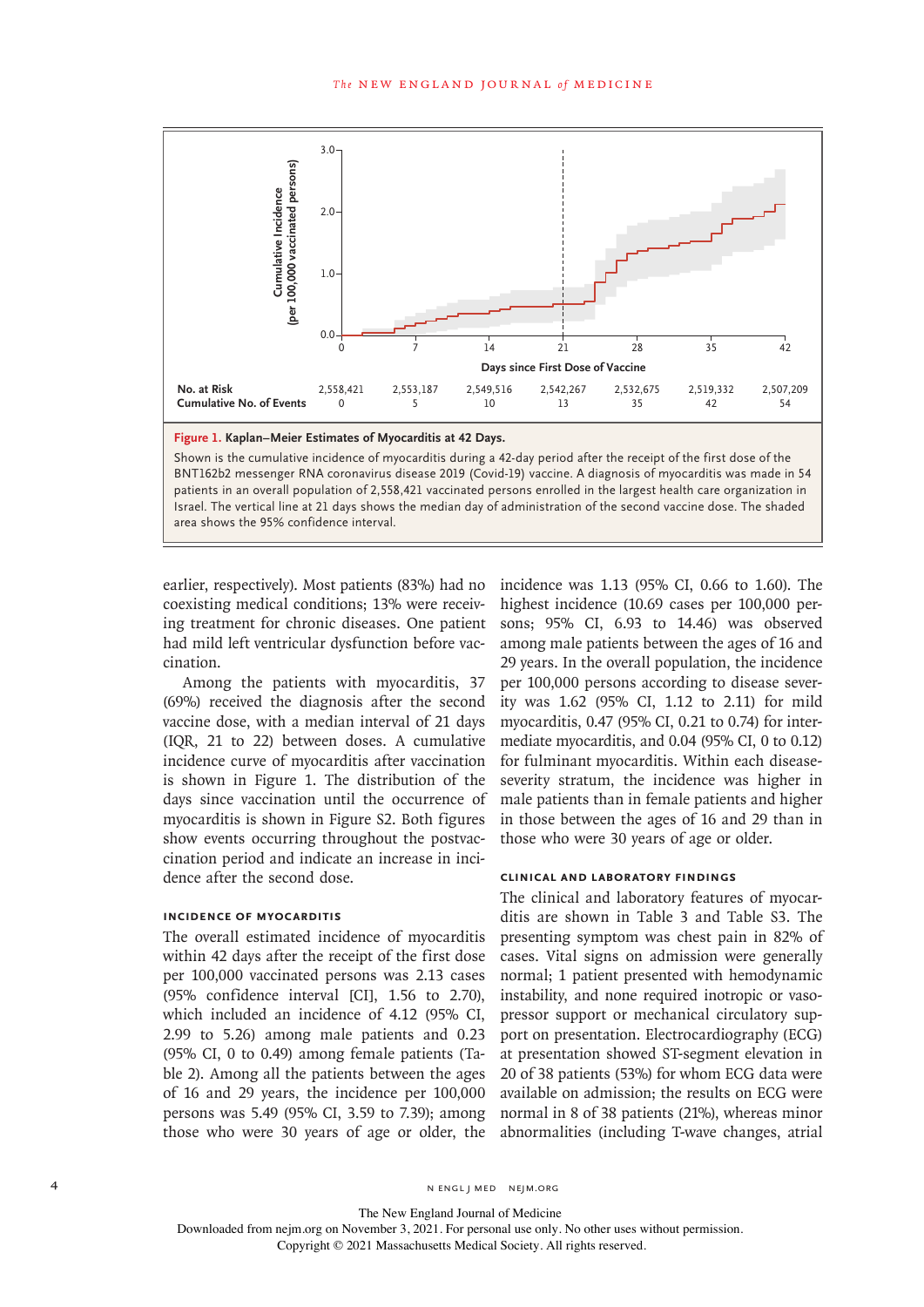| Table 2. Incidence of Myocarditis 42 Days after Receipt of the First Vaccine Dose, Stratified According to Age, Sex, and Disease Severity." |                                  |                 |                                                      |                |                                       |                 |                                                      |                 |                                     |
|---------------------------------------------------------------------------------------------------------------------------------------------|----------------------------------|-----------------|------------------------------------------------------|----------------|---------------------------------------|-----------------|------------------------------------------------------|-----------------|-------------------------------------|
| Population                                                                                                                                  | <b>Total Study</b><br>Population |                 | All Cases of Myocarditis                             |                | Fulminant Myocarditis                 |                 | Intermediate Myocarditis                             |                 | Mild Myocarditis                    |
|                                                                                                                                             |                                  | No. of<br>Cases | Cumulative<br>Incidence<br>(95% CI)                  | No.of<br>Cases | Cumulative<br>Incidence<br>$(95%$ CI) | No. of<br>Cases | Cumulative<br>ncidence<br>(95% CI)                   | No. of<br>Cases | Cumulative<br>Incidence<br>(95% CI) |
|                                                                                                                                             | пo.                              |                 | no./100,000<br>persons                               |                | no./100,000<br>persons                |                 | no./100,000<br>persons                               |                 | no./100,000<br>persons              |
| All vaccinated patients                                                                                                                     | 2,558,421                        | 54              | $\begin{array}{c} 2.13 \\ (1.56 - 2.70) \end{array}$ |                | $0.04$<br>$(0-0.12)$                  | $\overline{12}$ | $\begin{pmatrix} 0.47 \\ 0.21 - 0.74 \end{pmatrix}$  | $\overline{41}$ | $1.62$<br>(1.12–2.11)               |
| Male sex                                                                                                                                    | 1,248,433                        | 51              | $4.12$<br>(2.99-5.26)                                |                | $0.08$<br>(0-0.24)                    | $\Box$          | $0.89$<br>$(0.36-1.42)$                              | 39              | $(2.16 - 4.14)$<br>3.15             |
| Female sex                                                                                                                                  | 1,309,988                        | 3               | $0.23$<br>$(0-0.49)$                                 | $\circ$        | $\circ$                               |                 | $0.08$<br>(0-0.23)                                   | $\mathbf 2$     | $0.15$<br>(0-0.37)                  |
| Sex and age group                                                                                                                           |                                  |                 |                                                      |                |                                       |                 |                                                      |                 |                                     |
| Either sex, 16-29 yr                                                                                                                        | 593,648                          | 32              | $(3.59 - 7.39)$<br>5.49                              |                | $0.17$<br>(0-0.50)                    | 6               | $\begin{array}{c} 1.03 \\ (0.21 - 1.85) \end{array}$ | 25              | $(2.61 - 5.97)$<br>4.29             |
| Either sex, ≥30 yr                                                                                                                          | 1,964,773                        | 22              | $(0.66 - 1.60)$<br>1.13                              | 0              | $\circ$                               | ص               | $\begin{array}{c} 0.31 \\ (0.06 - 0.56) \end{array}$ | $\overline{a}$  | $0.82$<br>(0.42–1.22)               |
| Male sex, 16-29 yr                                                                                                                          | 295,288                          | 31              | $10.69$<br>(6.93-14.46)                              |                | $0.34$<br>(0-1.01)                    | 6               | $\begin{array}{c} 2.06 \\ (0.41 - 3.72) \end{array}$ | 24              | $(4.97-11.61)$                      |
| Male sex, 230 yr                                                                                                                            | 953,145                          | 20              | $2.11$<br>(1.19–3.04)                                | 0              | $\circ$                               | 5               | $0.53$<br>$(0.07 - 0.99)$                            | 15              | $1.58$<br>(0.78-2.38)               |
| Female sex, 16-29 yr                                                                                                                        | 298,360                          |                 | $0.34$<br>(0-1)                                      | $\circ$        | $\circ$                               | $\circ$         | $\circ$                                              |                 | $(0-1)$                             |
| Female sex, ≥30 yr                                                                                                                          | 1,011,628                        | $\sim$          | $0.20$<br>$(0-0.48)$                                 | $\circ$        | $\circ$                               |                 | $(0.10$<br>$(0-0.30)$                                |                 | $0.10$<br>$(0-0.29)$                |
| * The cumulative incidence per 100,000 persons was estimated with the use of the Kaplan–Meier method                                        |                                  |                 |                                                      |                |                                       |                 |                                                      |                 |                                     |

Myocarditis after Covid-19 Vaccination

n engl j med nejm.org 5

The New England Journal of Medicine

Downloaded from nejm.org on November 3, 2021. For personal use only. No other uses without permission. Copyright © 2021 Massachusetts Medical Society. All rights reserved.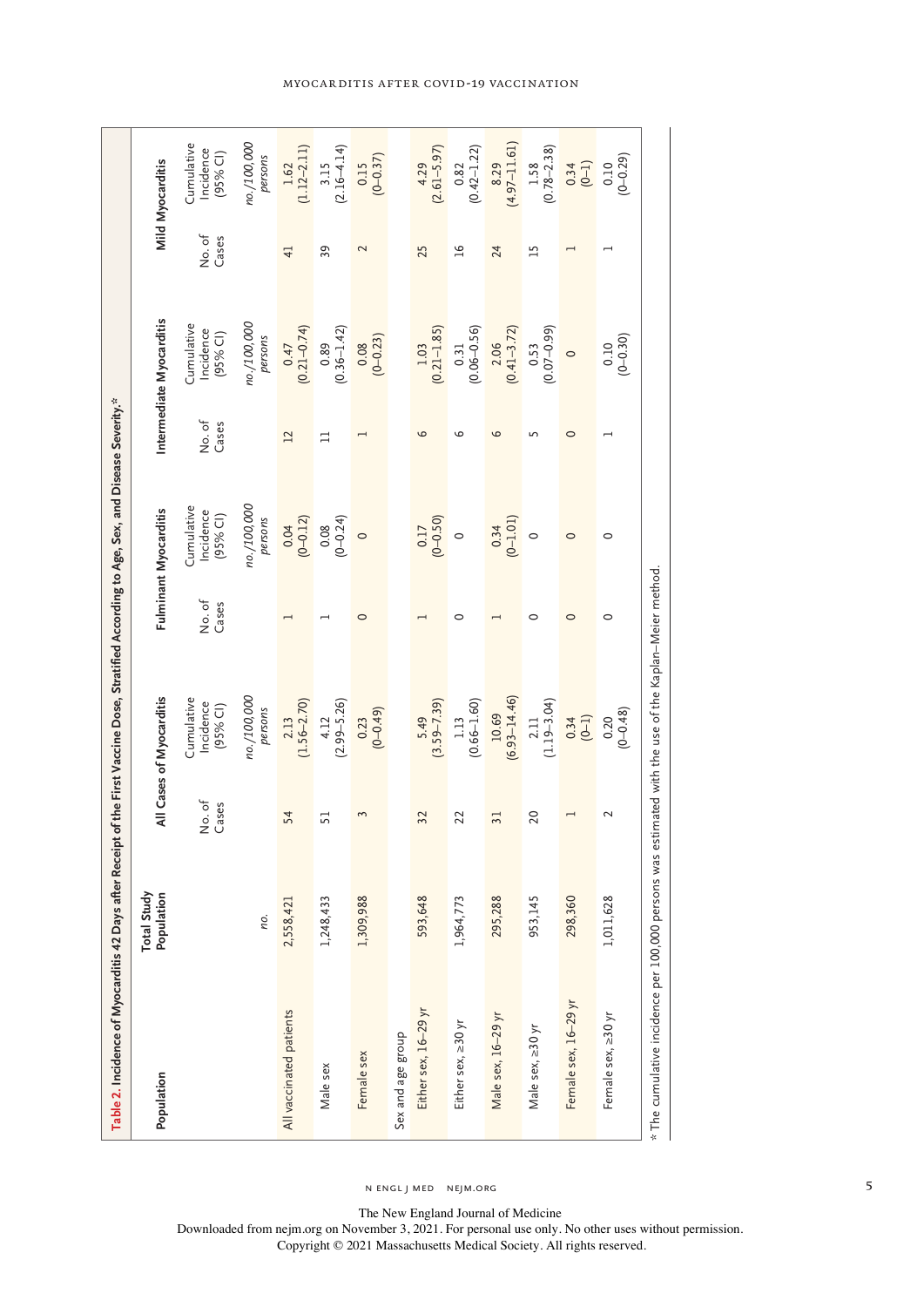| Table 3. Presentation, Clinical Course, and Follow-up of 54 Patients<br>with Myocarditis after Vaccination.* |                  |  |
|--------------------------------------------------------------------------------------------------------------|------------------|--|
| Variable                                                                                                     | Value            |  |
| Presenting symptoms and signs - no./total no. (%)                                                            |                  |  |
| Chest pain                                                                                                   | 44/54 (81)       |  |
| Palpitations                                                                                                 | 1/54(2)          |  |
| Dyspnea                                                                                                      | 3/54(6)          |  |
| Fever                                                                                                        | 5/54(9)          |  |
| Pericardial effusion                                                                                         | 10/49 (20)       |  |
| Vital signs on admission                                                                                     |                  |  |
| Temperature - °C                                                                                             | $37.4 \pm 1.0$   |  |
| Blood pressure - mm Hg                                                                                       |                  |  |
| Systolic                                                                                                     | $122.7 \pm 16.8$ |  |
| <b>Diastolic</b>                                                                                             | $72.2 \pm 11.0$  |  |
| Heart rate - beats per min                                                                                   | $81.3 \pm 17.3$  |  |
| Shock - no./total no. (%)                                                                                    | 1/47(2)          |  |
| Electrocardiographic findings - no./total no. (%)                                                            |                  |  |
| Normal                                                                                                       | 8/38(21)         |  |
| ST-segment elevation                                                                                         |                  |  |
| <b>Diffuse</b>                                                                                               | 18/38(47)        |  |
| Nondiffuse                                                                                                   | 2/38(5)          |  |
| T-wave change                                                                                                | 7/38(18)         |  |
| Atrial fibrillation                                                                                          | 1/38(3)          |  |
| Nonsustained ventricular tachycardia                                                                         | 2/38(5)          |  |
| Laboratory values <sup>+</sup>                                                                               |                  |  |
| Elevated troponin T - no./total no. (%)                                                                      | 41/41 (100)      |  |
| Median creatine kinase (IQR) - U/liter                                                                       | 487 (230-1193)   |  |
| Clinical course during index hospitalization<br>$-$ no./total no. $(\%)$                                     |                  |  |
| Need for inotropes or vasopressors                                                                           | 1/49(2)          |  |
| Need for mechanical circulatory support                                                                      | 1/49(2)          |  |
| Arrhythmias                                                                                                  | 1/49(2)          |  |

\* Plus–minus values are means ±SD. Data for temperature, blood pressure, and heart rate were available in 37 patients and for the creatine kinase level in 28 patients.

† Reference ranges for the laboratory tests are as follows: troponin T, 0 to 14 ng per liter; and creatine kinase, 20 to 180 U per liter. Additional data regarding presentation, clinical course, and follow-up are provided in Table S3.

> fibrillation, and nonsustained ventricular tachycardia) were detected in the rest of the patients. The median peak troponin T level was 680 ng per liter (IQR, 275 to 2075) in 41 patients with available data, and the median creatine kinase level was 487 U per liter (IQR, 230 to 1193) in 28 patients with available data.

During hospitalization, cardiogenic shock leading to extracorporeal membrane oxygenation

developed in 1 patient. None of the other patients required inotropic or vasopressor support or mechanical ventilation. However, 5% had nonsustained ventricular tachycardia, and 3% had atrial fibrillation. A myocardial biopsy sample obtained from 1 patient showed perivascular infiltration of lymphocytes and eosinophils. The median length of hospital stay was 3 days (IQR, 2 to 4). Overall, 65% of the patients were discharged from the hospital without any ongoing medical treatment.

A patient with preexisting cardiac disease died the day after discharge from an unspecified cause. One patient who had a history of pericarditis and had been admitted to the hospital with myocarditis had three more admissions for recurrent pericarditis, with no further myocardial involvement after the initial episode. Additional clinical descriptions are provided in Table S4.

## **Echocardiography and Other Cardiac Imaging**

Echocardiographic findings were available for 48 of 54 patients (89%) (Table S5). Among these patients, left ventricular function was normal on admission in 71% of the patients. Of the 14 patients (29%) who had any degree of left ventricular dysfunction, 17% had mild dysfunction, 4% mild-to-moderate dysfunction, 4% moderate dysfunction, 2% moderate-to-severe dysfunction, and 2% severe dysfunction. Among the 14 patients with some degree of left ventricular dysfunction at presentation, follow-up echocardiography during the index admission showed normal function in 4 patients and similar dysfunction in the other 10. The mean left ventricular function at discharge was 57.5±6.1%, which was similar to the mean value at presentation. At a median follow-up of 25 days (IQR, 14 to 37) after discharge, echocardiographic follow-up was available for 5 of the 10 patients in whom the last left ventricular assessment before discharge had shown some degree of dysfunction. Of these patients, all had normal left ventricular function; follow-up results on echocardiography were not available for the other 5 patients.

Cardiac magnetic resonance imaging was performed in 15 patients (28%): in 5 patients during the initial admission and in 10 patients at a median of 44 days (IQR, 21 to 70) after discharge. In all cases, left ventricular function was normal, with a mean ejection fraction of

6 N ENGL J MED NEJM.ORG

The New England Journal of Medicine

Downloaded from nejm.org on November 3, 2021. For personal use only. No other uses without permission.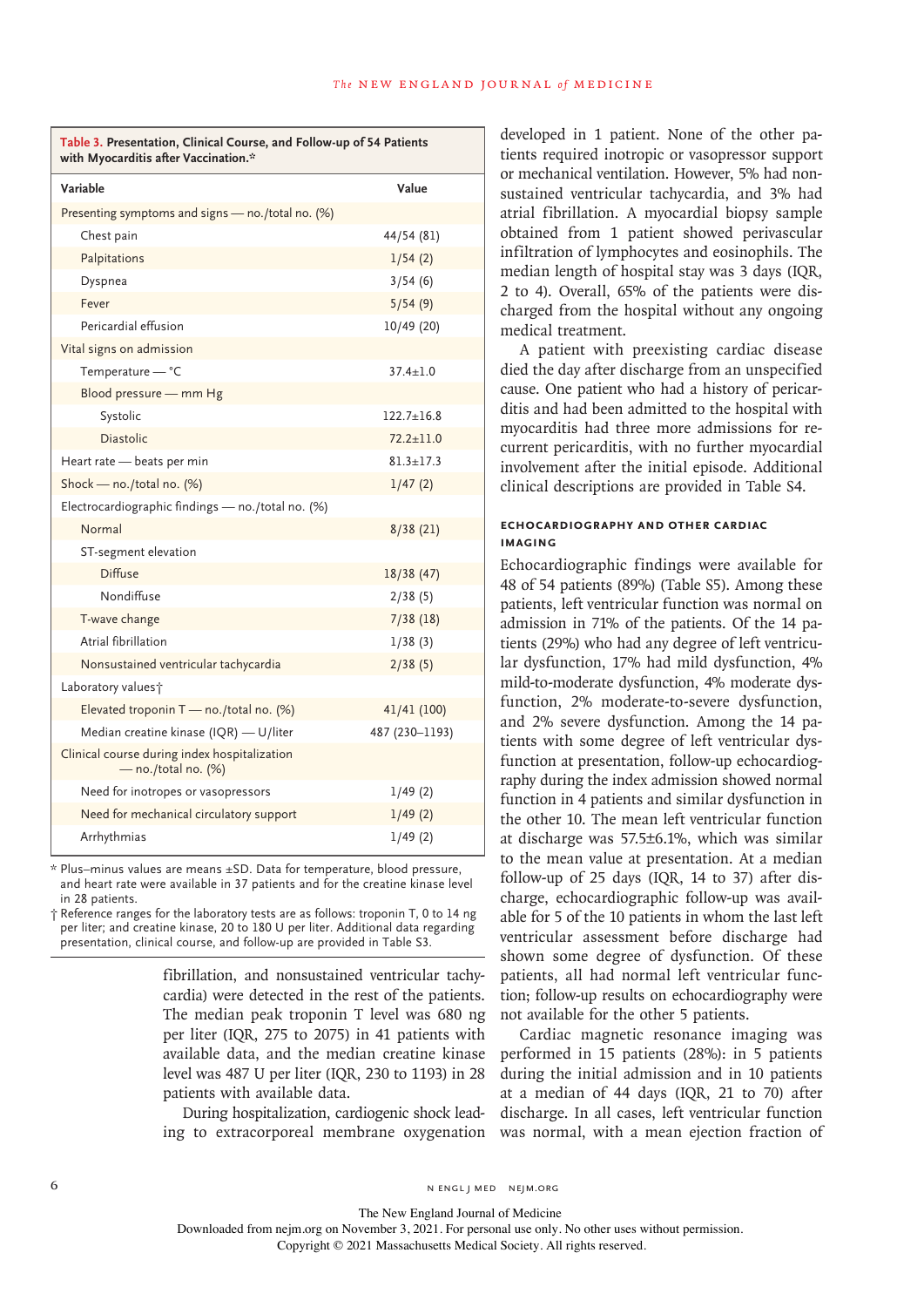61±6%. Data from quantitative assessment of late gadolinium enhancement were available in 11 patients, with a median value of 5% (IQR, 1 to 15) (Table S6).

## Discussion

In this study, we estimated the incidence and clinical course of myocarditis after receipt of the BNT162b2 mRNA Covid-19 vaccine in a large Israeli health provider database. Using published diagnostic criteria, we estimated the incidence of myocarditis to be 2.13 cases per 100,000 vaccinated persons in the 42 days after the first vaccine dose. The highest incidence was observed in male patients between the ages of 16 and 29 years. Most cases were mild or moderate in severity. The diagnosis of myocarditis occurred throughout the postvaccination period, but there appeared to be an increase approximately 3 to 5 days after the second vaccine dose. One patient had cardiogenic shock, and one patient with preexisting cardiac disease died of an unknown cause soon after hospital discharge. Left ventricular dysfunction occurred initially in 29% of the patients with myocarditis who underwent echocardiography; of the patients who underwent additional testing after discharge, the left ventricular function had normalized. The follow-up period in our cohort (median, 83 days) was too short to ascertain the long-term prognosis of patients with myocarditis after vaccination.

Although we cannot directly compare the incidence of myocarditis after vaccination in our study with the incidence in other studies, our data may provide points of reference. On the basis of data from the Vaccine Adverse Events Reporting System, the CDC has estimated that the incidence of myocarditis after any Covid-19 vaccination is 0.48 cases per 100,000 overall and 1.2 cases per 100,000 among vaccine recipients between the ages of 18 and 29 years.<sup>10</sup> These estimates are lower than those in our study, possibly due to different methods that were used to identify cases (passive reporting to the CDC vs. electronic health records in our HCO). Other differences between the two estimates include the age of patients included in each study and different time windows for the detection of adverse events. A report from the U.S. military Covid-19 vaccination campaign noted an incidence of 8.2 cases of myocarditis per 100,000 male service members (a total of 23 cases), an estimate that is approximately double the number among men of all ages in our study. Investigators in the military study identified left ventricular dysfunction in 17% of the men (with all cases in the mild or mild-to-moderate range). $11$ as compared with 29% in our study, a difference that may reflect different age groups, different coexisting conditions, and a shorter follow-up time in the military study.

In the Israeli study by Barda et al.,<sup>4</sup> vaccination resulted in 2.7 excess cases of myocarditis per 100,000 vaccinated persons. Although this study used the same HCO database that was used in our study, the incidence estimates between the two studies are not identical. The primary reason for this difference is the different age distributions in the two study populations, coupled with the large heterogeneity of postvaccination myocarditis with respect to age, since the median age was 44 years (IQR, 30 to 63) in our study and 38 years (IQR, 27 to 53) in the study by Barda et al. Another difference between the studies was the method by which cases were ascertained. Barda et al. relied on diagnosis codes to identify cases, whereas we also performed manual adjudication and counted only cases for which sufficient data were available to satisfy the diagnostic criteria of the CDC.

Our study has several limitations. First, a definitive diagnosis of myocarditis is based on the results of endomyocardial biopsy, which was performed in only one patient. The definition of myocarditis that was used in our study does not establish the diagnosis, although it corresponds to the way in which myocarditis is diagnosed in clinical practice. Second, cases could have been missed if the diagnosis had been made in an out-of-network hospital and the reporting to the insurer had been delayed or if the diagnosis had not been entered into the outpatient medical record. In addition, some patients with myocarditis might not have fulfilled the study criteria for the diagnosis because of our lack of access to details regarding the index hospitalization or the lack of recording of specific data in the discharge notes. These issues would presumably lead to underestimating the incidence of myocarditis. Third, data were missing for many of the items related to the clinical course. Fourth, because of the lack of a simultaneously enrolled comparator group, no inferences can be made

The New England Journal of Medicine

Downloaded from nejm.org on November 3, 2021. For personal use only. No other uses without permission. Copyright © 2021 Massachusetts Medical Society. All rights reserved.